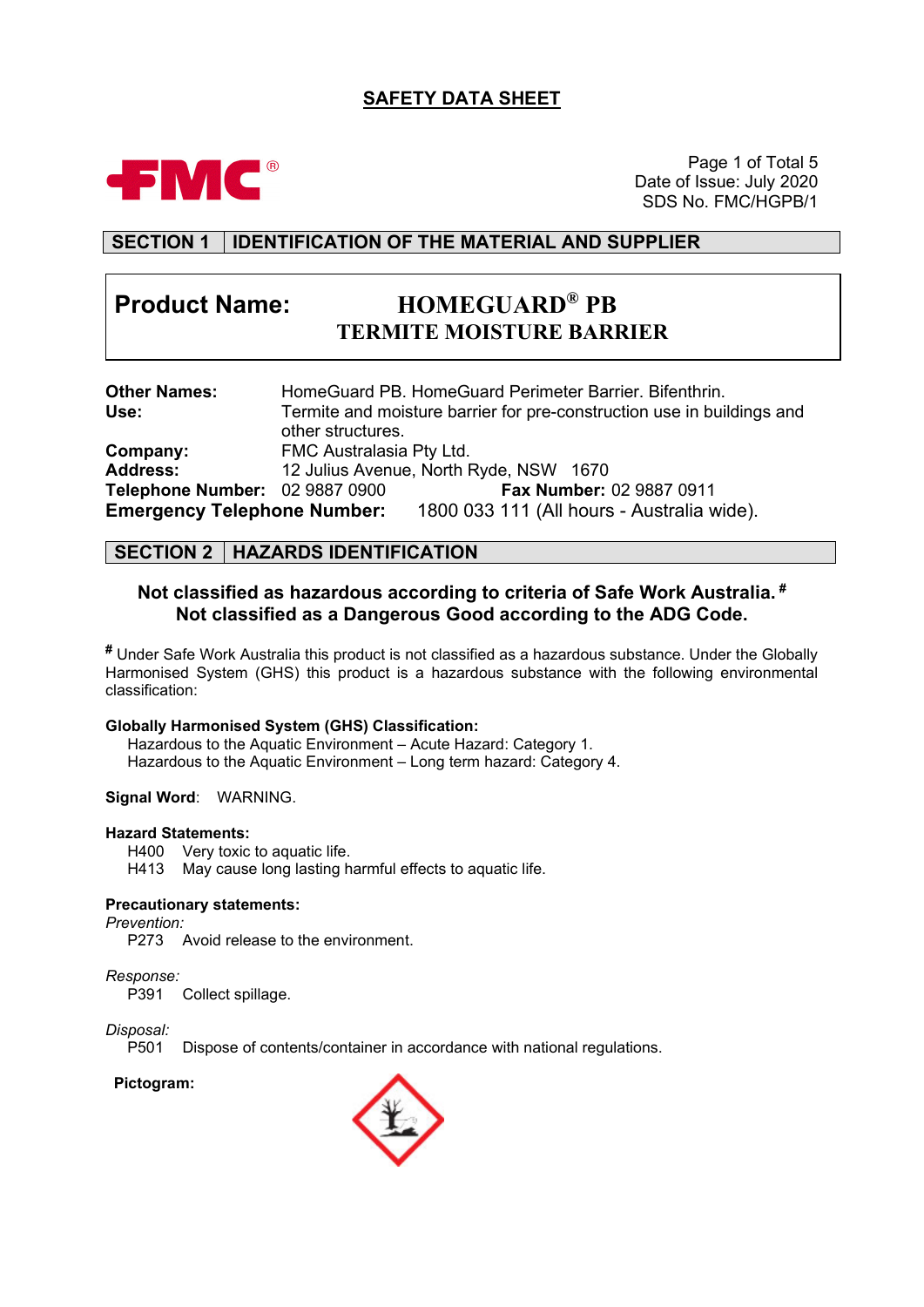## **SECTION 3 COMPOSITION/INFORMATION ON INGREDIENTS**

### **Ingredients:**

Bifenthrin 82657-04-3 1 g/kg Other ingredients determined not to be hazardous mixture mixture Balance

*CHEMICAL CAS NUMBER PROPORTION*

### **SECTION 4 FIRST AID MEASURES**

### **FIRST AID**

- **Swallowed:** If poisoning occurs, contact a doctor or Poisons Information Centre. Phone Australia 131126.
- **Eye:** Particulates may scratch eye surfaces and/or cause mechanical irritation. Remove from eye as for any foreign object. If irritation persists, obtain medical attention.
- **Skin:** After handling, and before eating, drinking, smoking or going to the toilet wash with soap and water.
- **Inhaled:** In case of adverse exposure to vapours that may be formed at elevated temperatures, remove patient to fresh air. If breathing discomfort occurs, obtain medical attention.

**Advice to Doctors:** Concern should be taken of the physical damage that the sheeting may cause if ingested. The plastic sheeting is polyethylene which is considered non-toxic. Bifenthrin, the active ingredient in this product, is a pyrethroid insecticide. The level of bifenthrin in the sheeting (0.1%) is considered to be so low as to be considered non-toxic, and tests have shown that the bifenthrin is not readily available for release from the sheeting. Treatment is otherwise symptomatic and supportive.

## **SECTION 5 FIRE FIGHTING MEASURES**

**Specific Hazard:** Thermal decomposition and burning may produce toxic by-products.

**Extinguishing media:** Foam, CO<sub>2</sub> or dry chemical. Soft stream water fog if no alternatives. Contain all runoff.

**Hazards from combustion products:** On burning will emit toxic fumes of carbon monoxide, carbon dioxide, hydrogen chloride, chlorine, fluorine and hydrogen fluoride etc.

**Precautions for fire-fighters and special protective equipment:** Isolate fire area. Evacuate downwind. Wear full protective clothing and self-contained breathing apparatus. Do not breathe or contact smoke, gases or vapours generated.

# **SECTION 6** | ACCIDENTIAL RELEASE MEASURES

**Emergency procedures:** Pick up spilled sheeting. If unable to use as directed on the label, seal sheeting in a plastic bag and dispose of as per section 13. For good industrial hygiene, wash hands and arms with soap and water after handling sheeting.

**Material and methods for containment and cleanup procedures:** Not applicable to this product. DO NOT allow product to enter sewers, drains, dams, creeks or any other waterways.

# **SECTION 7 HANDLING AND STORAGE**

**Precautions for Safe Handling:** Generally no special precautions are required. Wash hands after use.

**Conditions for Safe Storage:** Store in closed original packaging, in a cool, well ventilated area away from children, animals, food and feedstuffs. Do not store for prolonged periods in direct sunlight. Do not use or store near heat, open flame or hot surfaces. Do NOT allow product to enter sewers, drains, creeks or any other waterways.

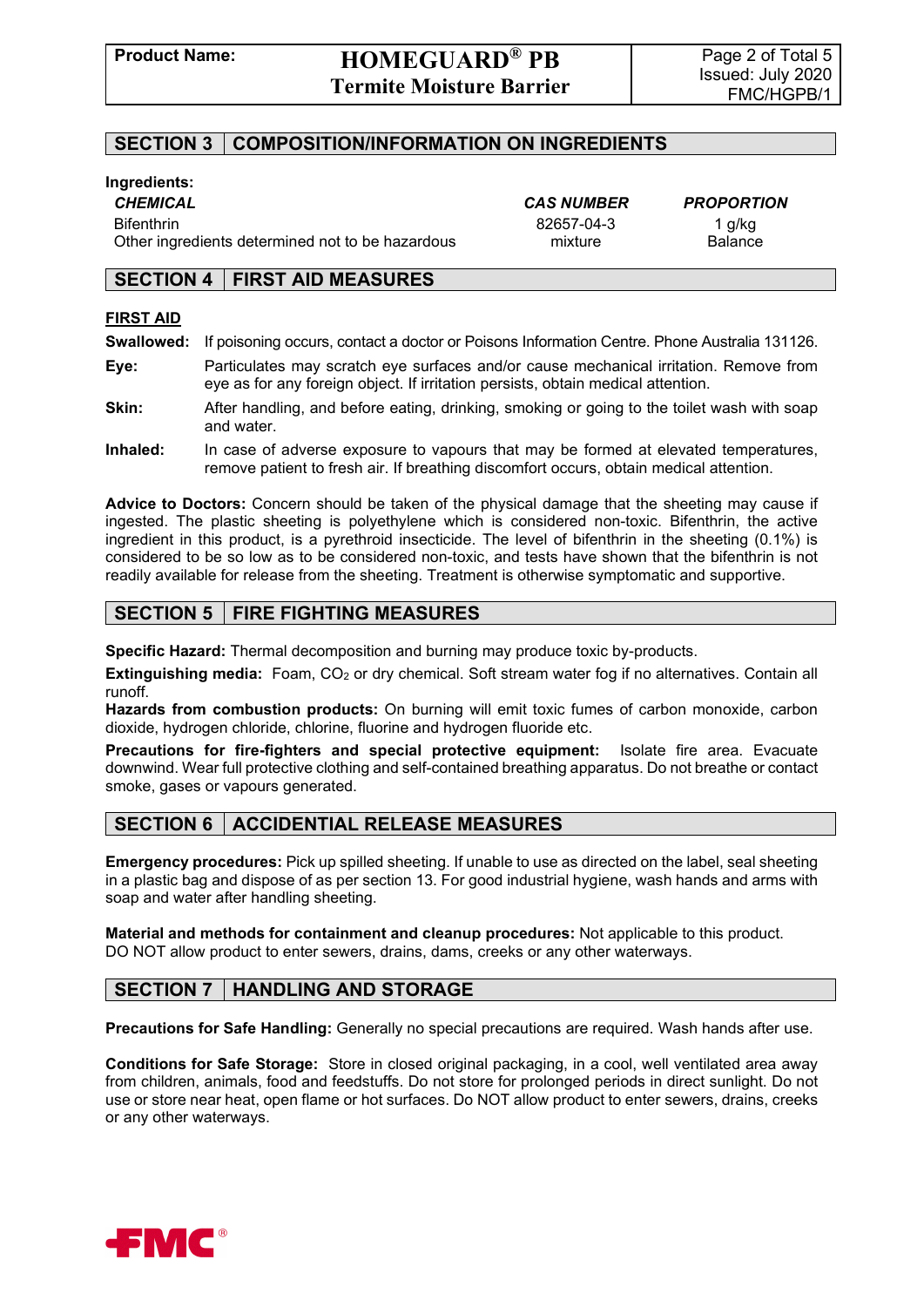# **Product Name: HOMEGUARD® PB Termite Moisture Barrier**

# **SECTION 8 EXPOSURE CONTROLS / PERSONAL PROTECTION**

### **National Exposure Standards:**

No exposure standard for bifenthrin, or this product, has been established by Safe Work Australia.

### **Biological Limit Values:**

No biological limit allocated.

#### **Engineering controls:**

Use in well ventilated areas.

### **Personal Protective equipment (PPE):**

General: No special protective clothing is required. As a good work practice, wear clothing that minimises skin contact with this sheeting.

Personal Hygiene: Wash hands and arms before eating, drinking or smoking.

### **SECTION 9 PHYSICAL AND CHEMICAL PROPERTIES**

| Appearance:                     | Plastic sheeting in white, red, blue or gold colours.             |
|---------------------------------|-------------------------------------------------------------------|
| Odour:                          | No odour.                                                         |
| <b>Boiling point:</b>           | Not relevant - solid at ambient temperatures.                     |
| Freezing point:                 | Not relevant - solid at ambient temperatures.                     |
| <b>Specific Gravity:</b>        | Approximately 0.9 g/m <sup>3</sup> .                              |
| pH:                             | Not available.                                                    |
| <b>Solubility in Water:</b>     | Not soluble. Provides a barrier to water.                         |
| <b>Flammability:</b>            | This material may support combustion at elevated temperatures.    |
| <b>Corrosive hazard:</b>        | Non corrosive; compatible with stainless steel, polyethylene etc. |
| Flashpoint $(^{\circ}C)$ :      | Not applicable.                                                   |
| <b>Flammability Limits (%):</b> | Not established.                                                  |
| <b>Poisons Schedule:</b>        | Product is not a scheduled poison.                                |

# **SECTION 10 STABILITY AND REACTIVITY**

**Chemical Stability:** Product is considered stable in ambient conditions for a period of at least 2 years after manufacture.

**Conditions to avoid:** Keep away from all sources of heat. Keep out of the sun.

**Incompatible materials:** No particular materials to avoid

**Hazardous decomposition products:** On burning will emit toxic fumes.

**Hazardous reactions:** No particular reactions to avoid.

# **SECTION 11 TOXICOLOGICAL INFORMATION**

### *Potential Health Effects:*

This product is expected to have low toxicity, and if swallowed the mechanical effects are expected to be of greater concern. Bifenthrin, the active ingredient in this product is present at 0.1%. Ingestion of large doses of bifenthrin by laboratory animals produced signs of toxicity which included clonic convulsions, tremors and bloody nasal discharge. But it is not likely to be physically possible to consume large quantities of bifenthrin by ingesting the plastic sheet.

### **Acute**

| Swallowed: | Not expected to be toxic.                                                                                                                                                  |
|------------|----------------------------------------------------------------------------------------------------------------------------------------------------------------------------|
| Eye:       | May produce mechanical irritation to the eye.                                                                                                                              |
| Skin:      | This product has very low dermal toxicity.                                                                                                                                 |
| Inhaled:   | Unlikely to cause inhalation toxicity unless the product is at elevated temperatures or is<br>burned. Vapours and gases released under thermal decomposition may be toxic. |

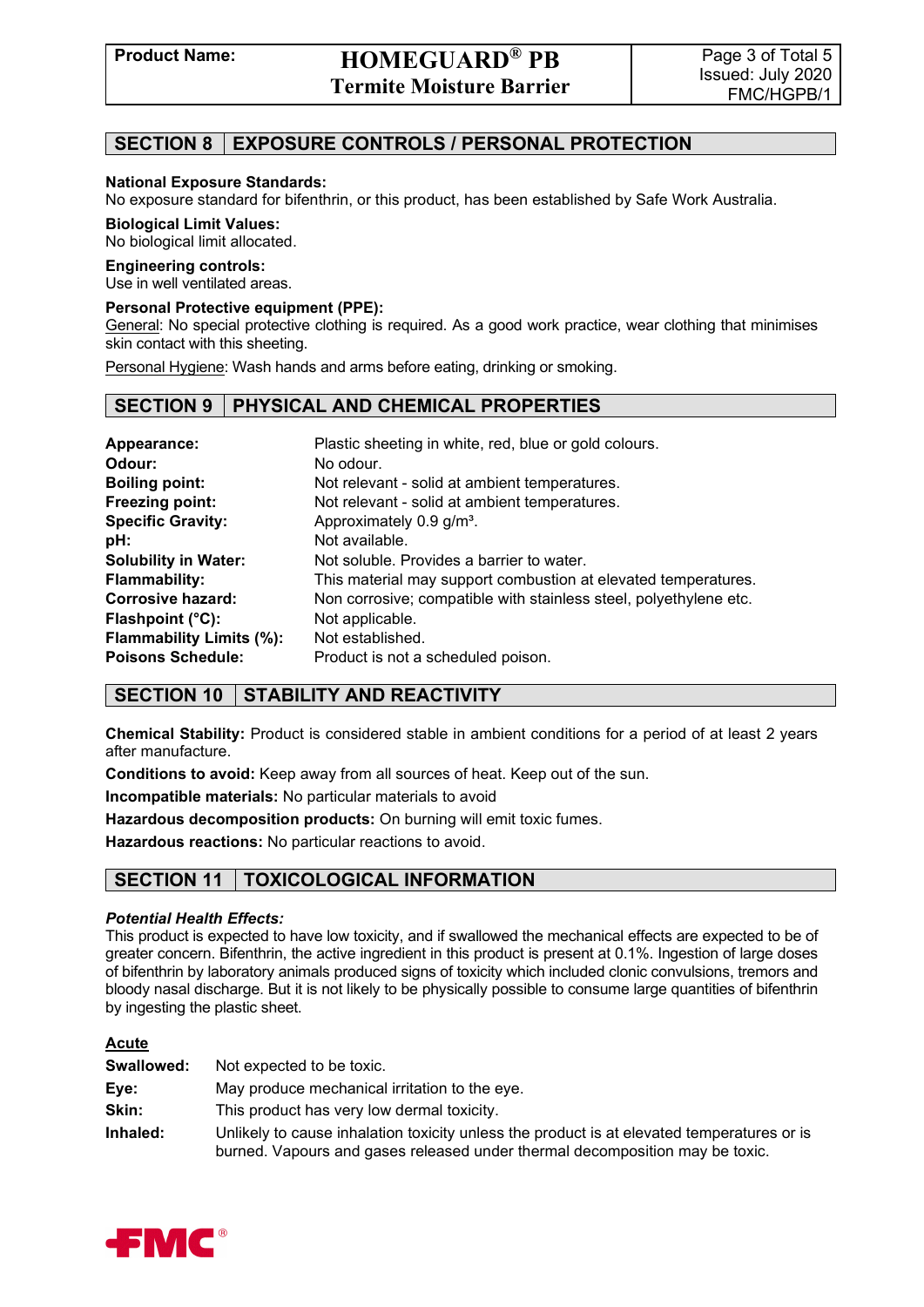# **SECTION 11 TOXICOLOGICAL INFORMATION** (Continued)

**Chronic:** No data available on this formulation. In studies with laboratory animals, Bifenthrin Technical did not cause teratogenicity or reproductive toxicity. Tremors were associated with repeated exposure of dogs, rats, rabbits and mice to Bifenthrin. The overall results from a battery of genotoxicity studies indicate that Bifenthrin is not considered to be genotoxic. Ames test results were negative.

# **SECTION 12 | ECOLOGICAL INFORMATION**

**Environmental Toxicology:** The active ingredient, Bifenthrin, is highly toxic to fish and aquatic arthropods with LC<sub>50</sub> values ranging from 0.0038  $\mu$ g/L to 17.8  $\mu$ g/L. In general, the aquatic arthropods are the most sensitive species. Care should be taken to avoid contamination of the aquatic environment. Bifenthrin had no effect on molluscs at its limit of water solubility. Bifenthrin is only slightly toxic to both waterfowl and upland game birds with LC<sub>50</sub> values range from 1800 mg/kg to  $> 2,150$  mg/kg. Do not contaminate sewers, drains, dams, creeks or any other waterways with product or the used container. Do not use this product as a liner for fish ponds.

**Environmental Properties:** The active ingredient, Bifenthrin, degrades at a moderate rate in agricultural soils ( $t\frac{1}{2}$  = 50 to 205 days), and more rapidly on the surface of bare soils ( $t\frac{1}{2}$  = 7 to 62 days). Bifenthrin is tightly bound in most soils and has extremely low water solubility.

# **SECTION 13 DISPOSAL CONSIDERATIONS**

**Spills & Disposal:** In the case of unusable material, place material in sealed plastic bags and dispose of waste as indicated below. Keep material out of streams and sewers. Dispose of wastes in accordance with the requirements of Local or State Waste Management Authorities via an approved industrial waste disposal site.

When installing HomeGuard PB it is likely there will be some off-cut material. Wherever possible use these off-cuts for patches, repairs, collars etc. If pieces cannot be used they may be placed under the slab prior to pouring or within the cavity. If this is not possible, HomeGuard PB off-cuts should be placed in a sealed plastic bag and disposed of via an approved industrial waste disposal site in accordance with the requirements of Local or State Waste Management Authorities.

*Dangerous to Fish*: Do NOT allow product to enter sewers, drains, dams, creeks or any other waterways.

# **SECTION 14 | TRANSPORT INFORMATION**

HomeGuard PB is not classified as a Dangerous Good by the Australian Code for the Transport of Dangerous Goods by Road and Rail.

# **SECTION 15 | REGULATORY INFORMATION**

Not classified as a hazardous substance according to criteria of Safe Work Australia.

Under the Standard for Uniform Scheduling of Medicines and Poisons (SUSMP), this product is not a scheduled poison.

This product is registered under the Agricultural and Veterinary Chemicals Code Act 1994. Product Registration No. 62311.

Product is not classified as a Dangerous Good according to the ADG Code  $(7<sup>th</sup> Ed)$ , the International Maritime Dangerous Goods (IMDG) Code and the International Air Transport Association (IATA). *Requirements concerning special training:*

Check State or Territory regulations that require people who use pesticides in their job or business to have training in the application of the materials.